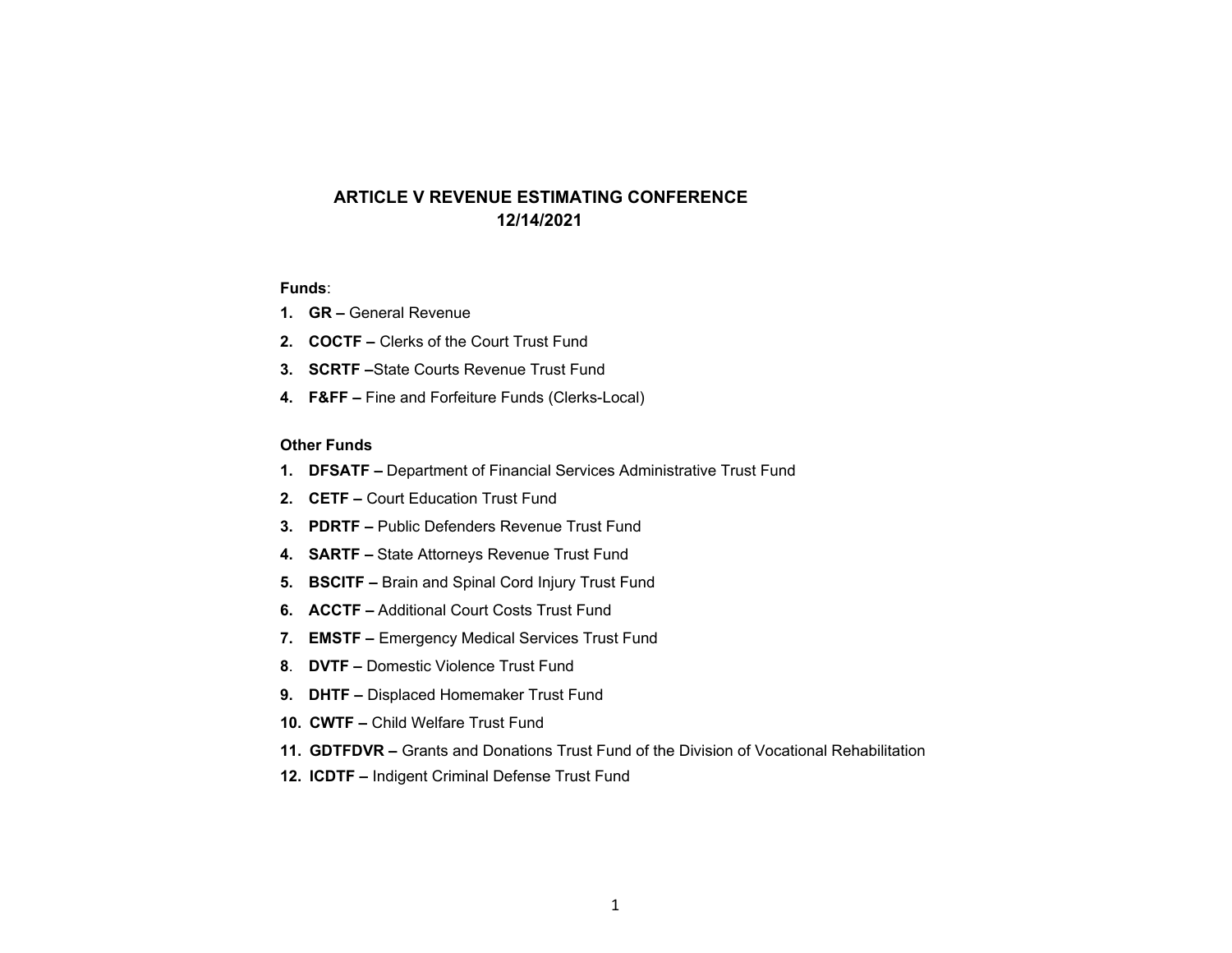## **REVENUE FORECAST BY VARIABLE**

*(\$ millions)*

|                    |                                                                                                                                                                                                                                                                                  |                                  |                             | <b>COUNTY COURT</b> |                                |                    | <b>TRAFFIC COURT</b>            |                                                              |               |                                   |                      | <b>CIRCUIT COURT</b> |                   |               |                                |                           | <b>OTHER</b>                 |                                                 |                                                            |                    |                              | <b>CLERKS OF COURT</b> |                      |                                            |                |
|--------------------|----------------------------------------------------------------------------------------------------------------------------------------------------------------------------------------------------------------------------------------------------------------------------------|----------------------------------|-----------------------------|---------------------|--------------------------------|--------------------|---------------------------------|--------------------------------------------------------------|---------------|-----------------------------------|----------------------|----------------------|-------------------|---------------|--------------------------------|---------------------------|------------------------------|-------------------------------------------------|------------------------------------------------------------|--------------------|------------------------------|------------------------|----------------------|--------------------------------------------|----------------|
| Fiscal<br>Year     | Estimate                                                                                                                                                                                                                                                                         | Claims<br>\$2,500 to<br>\$15,000 | Claims<br>above<br>\$15,000 | Foreclosure         | Removal<br>of Tenant<br>Action | Additional<br>Fees | Allocated<br>Civil<br>Penalties | Other<br>Violations<br><b>RL Ticket</b><br>Unlawful<br>Speed | Base<br>Fee   | Family<br>Marriage<br>Dissolution | Base<br>Fee<br>Other | Other<br>Probate     | Additional<br>Fee | Base<br>Fee   | Foreclosure<br>Variable<br>Fee | Appeals<br>to SC<br>& DCA | Adjudication<br>Counterclaim | Mediation.<br>Marriage<br>Licenses<br>and other | <b>FILING</b><br><b>FEES</b><br><b>TO</b><br><b>CLERKS</b> | Other<br>142.01(2) | 10% of<br>Fines per<br>28.37 | Total<br>142.01(2)     | Chapter<br>2008-111* | COCTF<br>Unexpended/<br>Excess<br>Revenues | <b>TOTAL</b>   |
|                    | Non-clerk                                                                                                                                                                                                                                                                        | \$15.00                          | \$195.00                    | \$195.00            | \$10.00                        | var.               | 43.1%                           | var.                                                         | \$100.00      | \$97.50                           | \$200.00             | \$115.00             | \$4.00            | \$5.00        | var.                           | var.                      | var.                         | var.                                            |                                                            |                    |                              |                        | var.                 |                                            |                |
|                    | Clerks                                                                                                                                                                                                                                                                           | \$280.00                         | \$195.00                    | \$195.00            | \$170.00                       |                    |                                 |                                                              | \$195.00      |                                   | \$195.00             |                      |                   | \$195.00      |                                |                           |                              |                                                 |                                                            | var.               |                              |                        |                      | var.                                       |                |
|                    |                                                                                                                                                                                                                                                                                  |                                  |                             |                     |                                |                    |                                 |                                                              |               |                                   |                      |                      |                   |               |                                |                           |                              |                                                 |                                                            |                    |                              |                        |                      |                                            |                |
| 2016-17            | <b>ACTUAL</b>                                                                                                                                                                                                                                                                    | 40.4                             | 0.0                         | 0.0                 | 24.1                           | 1.8                | 26.0                            | 29.0                                                         | 22.2          | 6.4                               | 50.8                 | 7.3                  | 1.3               | 11.1          | 43.7                           | 2.6                       | 10.1                         | 8.4                                             | 111.6                                                      | 262.4              | 0.0                          | 374.1                  | 58.9                 | 6.5                                        | 613.2          |
| 2017-18<br>2018-19 | <b>ACTUAL</b><br><b>ACTUAL</b>                                                                                                                                                                                                                                                   | 49.1<br>62.0                     | 0.0<br>0.0                  | 0.0<br>0.0          | 23.8<br>23.7                   | 2.0<br>2.4         | 24.9<br>24.5                    | 28.1<br>27.2                                                 | 21.9<br>22.9  | 6.1                               | 57.7<br>67.8         | 7.5<br>7.7           | 1.3<br>1.5        | 8.7           | 32.8<br>41.7                   | 2.0                       | 0.8<br>0.5                   | 8.4<br>8.4                                      | 120.6<br>140.2                                             | 267.8<br>267.9     | 18.2<br>19.1                 | 406.6<br>427.2         | 55.7<br>56.8         | 8.6<br>0.0                                 | 625.6<br>652.8 |
| 2019-20            | <b>ACTUAL</b>                                                                                                                                                                                                                                                                    | 59.8                             | 3.7                         | 0.6                 | 20.3                           | 2.5                | 22.3                            | 23.9                                                         | 19.9          | 6.2<br>5.6                        | 65.3                 | 7.5                  | 1.4               | 10.7<br>3.7   | 27.9                           | 1.9<br>1.7                | 0.3                          | 7.4                                             | 127.0                                                      | 255.8              | 18.1                         | 400.9                  | 56.1                 | 0.0                                        | 603.8          |
| 2020-21            | <b>ACTUAL</b>                                                                                                                                                                                                                                                                    | 63.0                             | 12.6                        | 2.7                 | 16.9                           | 3.4                | 21.8                            | 20.3                                                         | 21.8          | 6.6                               | 65.5                 | 8.8                  | 1.4               | 3.6           | 10.0                           | 1.8                       | 0.3                          | 7.2                                             | 133.5                                                      | 255.0              | 16.7                         | 405.2                  | 53.0                 | 0.0                                        | 592.3          |
|                    |                                                                                                                                                                                                                                                                                  |                                  |                             |                     |                                |                    |                                 |                                                              |               |                                   |                      |                      |                   |               |                                |                           |                              |                                                 |                                                            |                    |                              |                        |                      |                                            |                |
| YTD                | FCST                                                                                                                                                                                                                                                                             | 26.7                             | 5.4                         | 0.6                 | 5.7                            | 1.5                | 10.0                            | 9.5                                                          | 9.6           | 2.7                               | 28.2                 | 3.5                  | 0.6               | 2.3           | 8.7                            | 0.9                       | 0.1                          | 3.3                                             | 56.2                                                       | 115.6              | 7.6                          | 179.4                  | 23.5                 | 0.0                                        | 266.0          |
| 2021-22            | ACTUAL<br>Diff.                                                                                                                                                                                                                                                                  | 30.1<br>3.4                      | 5.1<br>$-0.3$               | 1.3<br>0.7          | 7.8<br>2.1                     | 1.5<br>0.0         | 9.9<br>$-0.1$                   | 9.3<br>$-0.2$                                                | 9.5<br>$-0.1$ | 2.9<br>0.2                        | 25.1<br>$-3.1$       | 4.0<br>0.5           | 0.6<br>0.0        | 1.7<br>$-0.6$ | 5.3<br>$-3.4$                  | 0.8<br>$-0.1$             | 0.1<br>0.0                   | 3.2<br>$-0.1$                                   | 59.5<br>3.3                                                | 117.0<br>1.4       | 7.8<br>0.2                   | 184.2<br>4.8           | 23.8<br>0.3          | 0.0<br>0.0                                 | 266.7<br>0.7   |
|                    |                                                                                                                                                                                                                                                                                  |                                  |                             |                     |                                |                    |                                 |                                                              |               |                                   |                      |                      |                   |               |                                |                           |                              |                                                 |                                                            |                    |                              |                        |                      |                                            |                |
| 2021-22            | OLD                                                                                                                                                                                                                                                                              | 65.1                             | 13.0                        | 2.3                 | 23.7                           | 3.5                | 24.5                            | 23.4                                                         | 23.0          | 6.4                               | 67.5                 | 8.5                  | 1.4               | 9.3           | 36.1                           | 2.2                       | 0.3                          | 8.0                                             | 149.3                                                      | 263.5              | 18.3                         | 431.1                  | 57.4                 | 0.0                                        | 657.4          |
|                    | EDR                                                                                                                                                                                                                                                                              | 67.5                             | 12.7                        | 2.4                 | 23.6                           | 3.6                | 24.3                            | 23.0                                                         | 22.6          | 6.7                               | 62.0                 | 9.5                  | 1.4               | 9.0           | 33.4                           | 2.0                       | 0.3                          | 7.7                                             | 148.2                                                      | 269.2              | 19.0                         | 436.4                  | 58.1                 | 0.0                                        | 658.0          |
|                    | EOG<br><b>DEPT</b>                                                                                                                                                                                                                                                               | 0.0<br>68.8                      | 0.0<br>12.7                 | 0.0<br>2.6          | 0.0<br>22.5                    | 0.0<br>3.8         | 0.0<br>#N/A                     | 0.0<br>22.8                                                  | 0.0<br>22.7   | 0.0<br>6.6                        | 0.0<br>63.9          | 0.0<br>9.5           | 0.0<br>1.4        | 0.0<br>7.8    | 0.0<br>27.2                    | 0.0<br>1.9                | 0.0<br>0.3                   | 0.0<br>7.7                                      | 0.0<br>148.4                                               | 0.0<br>#N/A        | 0.0<br>#N/A                  | 0.0<br>#N/A            | 0.0<br>#N/A          | 0.0<br>#N/A                                | 0.0<br>#N/A    |
|                    | ccoc                                                                                                                                                                                                                                                                             | #N/A                             | #N/A                        | #N/A                | #N/A                           | #N/A               | #N/A                            | #N/A                                                         | #N/A          | #N/A                              | #N/A                 | #N/A                 | #N/A              | #N/A          | #N/A                           | #N/A                      | #N/A                         | #N/A                                            | 152.6                                                      | 267.4              | 18.5                         | 438.5                  | 58.0                 | 0.0                                        | #N/A           |
|                    | NEW                                                                                                                                                                                                                                                                              | 67.5                             | 12.7                        | 2.6                 | 23.7                           | 3.6                | 24.5                            | 22.8                                                         | 23.0          | 6.7                               | 63.9                 | 9.5                  | 1.4               | 8.6           | 29.4                           | 2.0                       | 0.3                          | 7.7                                             | 149.1                                                      | 267.4              | 18.5                         | 435.0                  | 58.0                 | 0.0                                        | 653.8          |
|                    |                                                                                                                                                                                                                                                                                  |                                  |                             |                     |                                |                    |                                 |                                                              |               |                                   |                      |                      |                   |               |                                |                           |                              |                                                 |                                                            |                    |                              |                        |                      |                                            |                |
| 2022-23            | OLD<br><b>EDR</b>                                                                                                                                                                                                                                                                | 66.2                             | 17.8                        | 4.6                 | 24.1                           | 3.7                | 25.1                            | 24.0                                                         | 23.0          | 6.4                               | 64.5                 | 8.0                  | 1.4               | 10.7          | 45.4                           | 2.3                       | 0.3                          | 8.4                                             | 154.2                                                      | 265.2              | 18.6                         | 438.0                  | 58.0                 | 0.0                                        | 677.7          |
|                    | EOG                                                                                                                                                                                                                                                                              | 65.8<br>0.0                      | 16.4<br>0.0                 | 3.9<br>0.0          | 24.1<br>0.0                    | 3.6<br>0.0         | 24.9<br>0.0                     | 23.6<br>0.0                                                  | 22.6<br>0.0   | 6.7<br>0.0                        | 55.6<br>0.0          | 8.8<br>0.0           | 1.2<br>0.0        | 10.6<br>0.0   | 44.2<br>0.0                    | 2.2<br>0.0                | 0.3<br>0.0                   | 8.0<br>0.0                                      | 148.0<br>0.0                                               | 269.3<br>0.0       | 18.8<br>0.0                  | 436.1<br>0.0           | 59.5<br>0.0          | 0.0<br>0.0                                 | 670.1<br>0.0   |
|                    | <b>DEPT</b>                                                                                                                                                                                                                                                                      | 68.1                             | 17.4                        | 4.5                 | 24.1                           | 3.9                | #N/A                            | 23.4                                                         | 22.7          | 6.6                               | 61.1                 | 8.9                  | 1.3               | 8.7           | 36.3                           | 2.1                       | 0.3                          | 8.1                                             | 151.9                                                      | #N/A               | #N/A                         | #N/A                   | #N/A                 | #N/A                                       | #N/A           |
|                    | ccoc                                                                                                                                                                                                                                                                             | #N/A                             | #N/A                        | #N/A                | #N/A                           | #N/A               | #N/A                            | #N/A                                                         | #N/A          | #N/A                              | #N/A                 | #N/A                 | #N/A              | #N/A          | #N/A                           | #N/A                      | #N/A                         | #N/A                                            | 153.0                                                      | 268.2              | 18.7                         | 439.9                  | 58.1                 | 0.0                                        | #N/A           |
|                    | <b>NEW</b>                                                                                                                                                                                                                                                                       | 66.2                             | 17.4                        | 4.2                 | 24.1                           | 3.7                | 25.1                            | 23.4                                                         | 23.0          | 6.7                               | 61.1                 | 8.9                  | 1.3               | 10.2          | 41.2                           | 2.2                       | 0.3                          | 8.1                                             | 151.6                                                      | 268.2              | 18.7                         | 438.5                  | 58.1                 | 0.0                                        | 672.1          |
|                    | OLD                                                                                                                                                                                                                                                                              |                                  |                             |                     |                                |                    |                                 |                                                              |               |                                   |                      |                      |                   |               |                                |                           |                              |                                                 |                                                            |                    |                              |                        |                      |                                            |                |
| 2023-24            | <b>EDR</b>                                                                                                                                                                                                                                                                       | 65.5<br>62.6                     | 22.8<br>21.7                | 4.8<br>6.0          | 24.1<br>24.1                   | 3.8<br>3.7         | 25.1<br>25.0                    | 24.2<br>24.0                                                 | 23.0<br>22.6  | 6.4<br>6.7                        | 54.5<br>48.3         | 8.0<br>9.0           | 1.2<br>1.1        | 7.7<br>6.9    | 37.1<br>32.3                   | 2.4<br>2.2                | 0.3<br>0.3                   | 8.4<br>8.0                                      | 148.2<br>141.4                                             | 264.0<br>269.4     | 18.5<br>18.9                 | 430.7<br>429.7         | 58.1<br>59.8         | 0.0<br>0.0                                 | 659.9<br>652.6 |
|                    | EOG                                                                                                                                                                                                                                                                              | 0.0                              | 0.0                         | 0.0                 | 0.0                            | 0.0                | 0.0                             | 0.0                                                          | 0.0           | 0.0                               | 0.0                  | 0.0                  | 0.0               | 0.0           | 0.0                            | 0.0                       | 0.0                          | 0.0                                             | 0.0                                                        | 0.0                | 0.0                          | 0.0                    | 0.0                  | 0.0                                        | 0.0            |
|                    | DEPT                                                                                                                                                                                                                                                                             | 67.5                             | 22.3                        | 4.8                 | 24.1                           | 3.9                | #N/A                            | 23.6                                                         | 22.7          | 6.6                               | 51.6                 | 8.9                  | 1.2               | 7.7           | 37.1                           | 2.5                       | 0.3                          | 8.2                                             | 148.3                                                      | #N/A               | #N/A                         | #N/A                   | #N/A                 | #N/A                                       | #N/A           |
|                    | ссос                                                                                                                                                                                                                                                                             | #N/A                             | #N/A                        | #N/A                | #N/A                           | #N/A               | #N/A                            | #N/A                                                         | #N/A          | #N/A                              | #N/A                 | #N/A                 | #N/A              | #N/A          | #N/A                           | #N/A                      | #N/A                         | #N/A                                            | 147.0                                                      | 271.8              | 18.7                         | 437.5                  | 58.7                 | 0.0                                        | #N/A           |
|                    | <b>NEW</b>                                                                                                                                                                                                                                                                       | 65.5                             | 22.3                        | 4.8                 | 24.1                           | 3.8                | 25.1                            | 23.6                                                         | 23.0          | 6.7                               | 51.6                 | 8.9                  | 1.2               | 7.7           | 37.1                           | 2.2                       | 0.3                          | 8.2                                             | 146.5                                                      | 271.8              | 18.7                         | 437.0                  | 58.7                 | 0.0                                        | 665.3          |
| 2024-25            | OLD                                                                                                                                                                                                                                                                              | 64.9                             | 22.1                        | 4.9                 | 24.1                           | 3.8                | 25.1                            | 24.2                                                         | 23.0          | 6.4                               | 52.9                 | 8.0                  | 1.2               | 7.8           | 37.5                           | 2.4                       | 0.3                          | 8.5                                             | 146.7                                                      | 264.0              | 18.6                         | 429.3                  | 58.7                 | 0.0                                        | 658.4          |
|                    | EDR                                                                                                                                                                                                                                                                              | 60.0                             | 21.3                        | 6.1                 | 24.1                           | 3.6                | 25.0                            | 24.2                                                         | 22.6          | 6.7                               | 47.3                 | 9.1                  | 1.1               | 7.0           | 32.7                           | 2.3                       | 0.3                          | 8.0                                             | 138.3                                                      | 269.5              | 18.9                         | 426.7                  | 59.9                 | 0.0                                        | 649.7          |
|                    | EOG                                                                                                                                                                                                                                                                              | 0.0                              | 0.0                         | 0.0                 | 0.0                            | 0.0                | 0.0                             | 0.0                                                          | 0.0           | 0.0                               | 0.0                  | 0.0                  | 0.0               | 0.0           | 0.0                            | 0.0                       | 0.0                          | 0.0                                             | 0.0                                                        | 0.0                | 0.0                          | 0.0                    | 0.0                  | 0.0                                        | 0.0            |
|                    | <b>DEPT</b><br>ccoc                                                                                                                                                                                                                                                              | 67.0                             | 21.6                        | 4.9                 | 24.1                           | 3.9                | #N/A                            | 23.6                                                         | 22.7          | 6.6                               | 50.1                 | 8.9                  | 1.1               | 7.8           | 37.5                           | 2.5                       | 0.3                          | 8.2                                             | 146.8                                                      | #N/A               | #N/A                         | #N/A                   | #N/A                 | #N/A                                       | #N/A           |
|                    | <b>NEW</b>                                                                                                                                                                                                                                                                       | #N/A<br>64.9                     | #N/A<br>21.6                | #N/A<br>4.9         | #N/A<br>24.1                   | #N/A<br>3.7        | #N/A<br>25.1                    | #N/A<br>23.6                                                 | #N/A<br>23.0  | #N/A<br>6.7                       | #N/A<br>50.1         | #N/A<br>8.9          | #N/A<br>1.1       | #N/A<br>7.8   | #N/A<br>37.5                   | #N/A<br>2.3               | #N/A<br>0.3                  | #N/A<br>8.2                                     | 147.0<br>145.0                                             | 271.8<br>271.8     | 18.8<br>18.8                 | 437.6<br>435.6         | 59.3<br>59.3         | 0.0<br>0.0                                 | #N/A<br>663.7  |
|                    |                                                                                                                                                                                                                                                                                  |                                  |                             |                     |                                |                    |                                 |                                                              |               |                                   |                      |                      |                   |               |                                |                           |                              |                                                 |                                                            |                    |                              |                        |                      |                                            |                |
| 2025-26            | OLD                                                                                                                                                                                                                                                                              | 64.4                             | 22.0                        | 4.9                 | 24.1                           | 3.8                | 25.1                            | 24.2                                                         | 23.0          | 6.4                               | 52.6                 | 8.0                  | 1.2               | 7.9           | 37.9                           | 2.4                       | 0.3                          | 8.5                                             | 146.1                                                      | 266.0              | 18.8                         | 430.9                  | 59.3                 | 0.0                                        | 660.8          |
|                    | EDR                                                                                                                                                                                                                                                                              | 57.5                             | 20.9                        | 6.1                 | 24.1                           | 3.5                | 25.1                            | 24.2                                                         | 22.6          | 6.7                               | 46.4                 | 9.2                  | 1.1               | 7.1           | 33.0                           | 2.3                       | 0.3                          | 8.0                                             | 135.4                                                      | 269.8              | 18.9                         | 424.1                  | 60.0                 | 0.0                                        | 646.8          |
|                    | EOG<br>DEPT                                                                                                                                                                                                                                                                      | 0.0                              | 0.0                         | 0.0                 | 0.0                            | 0.0                | 0.0                             | 0.0                                                          | 0.0           | 0.0                               | 0.0                  | 0.0                  | 0.0               | 0.0           | 0.0                            | 0.0                       | 0.0                          | 0.0                                             | 0.0                                                        | 0.0                | 0.0                          | 0.0                    | 0.0                  | 0.0                                        | 0.0            |
|                    | ccoc                                                                                                                                                                                                                                                                             | 66.5<br>#N/A                     | 21.5<br>#N/A                | 4.9<br>#N/A         | 24.1<br>#N/A                   | 3.9<br>#N/A        | #N/A<br>#N/A                    | 23.6<br>#N/A                                                 | 22.7<br>#N/A  | 6.6<br>#N/A                       | 49.8<br>#N/A         | 8.9<br>#N/A          | 1.1<br>#N/A       | 7.9<br>#N/A   | 37.9<br>#N/A                   | 2.5<br>#N/A               | 0.3<br>#N/A                  | 8.2<br>#N/A                                     | 146.2<br>147.0                                             | #N/A<br>271.8      | #N/A<br>18.8                 | #N/A<br>437.6          | #N/A<br>59.9         | #N/A<br>0.0                                | #N/A<br>#N/A   |
|                    | NEW                                                                                                                                                                                                                                                                              | 64.4                             | 21.5                        | 4.5                 | 24.1                           | 3.7                | 25.1                            | 23.6                                                         | 23.0          | 6.7                               | 49.8                 | 8.9                  | 1.1               | 7.1           | 34.3                           | 2.3                       | 0.3                          | 8.2                                             | 143.5                                                      | 271.8              | 18.8                         | 434.1                  | 59.9                 | 0.0                                        | 659.1          |
|                    |                                                                                                                                                                                                                                                                                  |                                  |                             |                     |                                |                    |                                 |                                                              |               |                                   |                      |                      |                   |               |                                |                           |                              |                                                 |                                                            |                    |                              |                        |                      |                                            |                |
| 2026-27            | OLD                                                                                                                                                                                                                                                                              | 64.0                             | 21.9                        | 5.0                 | 24.1                           | 3.7                | 25.1                            | 24.2                                                         | 23.0          | 6.4                               | 52.3                 | 8.0                  | 1.2               | 7.9           | 38.2                           | 2.4                       | 0.3                          | 8.5                                             | 145.5                                                      | 266.4              | 19.0                         | 430.9                  | 59.9                 | 0.0                                        | 661.5          |
|                    | <b>EDR</b><br>EOG                                                                                                                                                                                                                                                                | 55.2<br>0.0                      | 20.5<br>0.0                 | 6.2                 | 24.1                           | 3.4                | 25.1<br>0.0                     | 24.2<br>0.0                                                  | 22.6          | 6.7<br>0.0                        | 45.5                 | 9.3<br>0.0           | 1.1<br>0.0        | 7.1<br>0.0    | 33.2<br>0.0                    | 2.3                       | 0.3                          | 7.9                                             | 132.7                                                      | 270.1<br>0.0       | 18.9                         | 421.7                  | 60.0                 | 0.0<br>0.0                                 | 643.7          |
|                    | <b>DEPT</b>                                                                                                                                                                                                                                                                      | 66.1                             | 21.4                        | 0.0<br>5.0          | 0.0<br>24.1                    | 0.0<br>3.8         | #N/A                            | 23.6                                                         | 0.0<br>22.7   | 6.6                               | 0.0<br>49.8          | 8.9                  | 1.1               | 7.9           | 38.2                           | 0.0<br>2.5                | 0.0<br>0.3                   | 0.0<br>8.2                                      | 0.0<br>145.8                                               | #N/A               | 0.0<br>#N/A                  | 0.0<br>#N/A            | 0.0<br>#N/A          | #N/A                                       | 0.0<br>#N/A    |
|                    | $_{\rm ccoc}$                                                                                                                                                                                                                                                                    | #N/A                             | #N/A                        | #N/A                | #N/A                           | #N/A               | #N/A                            | #N/A                                                         | #N/A          | #N/A                              | #N/A                 | #N/A                 | #N/A              | #N/A          | #N/A                           | #N/A                      | #N/A                         | #N/A                                            | 147.0                                                      | 271.8              | 18.8                         | 437.6                  | 59.9                 | 0.0                                        | #N/A           |
|                    | <b>NEW</b>                                                                                                                                                                                                                                                                       | 64.0                             | 21.4                        | 4.6                 | 24.1                           | 3.7                | 25.1                            | 23.6                                                         | 23.0          | 6.7                               | 49.8                 | 8.9                  | 1.1               | 7.3           | 35.1                           | 2.3                       | 0.3                          | 8.2                                             | 143.2                                                      | 271.8              | 18.8                         | 433.8                  | 59.9                 | 0.0                                        | 659.7          |
|                    | Note: The amounts above reflect Article V fees, which are not inclusive of all court-related fines, fees, and surcharges<br>10% of Fines per 28.37 were directed from the Public Records Modernization Trust Fund to the Clerk's Fine and Forfeiture Funds by Ch. 2017-126 L.O.F |                                  |                             |                     |                                |                    |                                 |                                                              |               |                                   |                      |                      |                   |               |                                |                           |                              |                                                 |                                                            |                    |                              |                        |                      |                                            |                |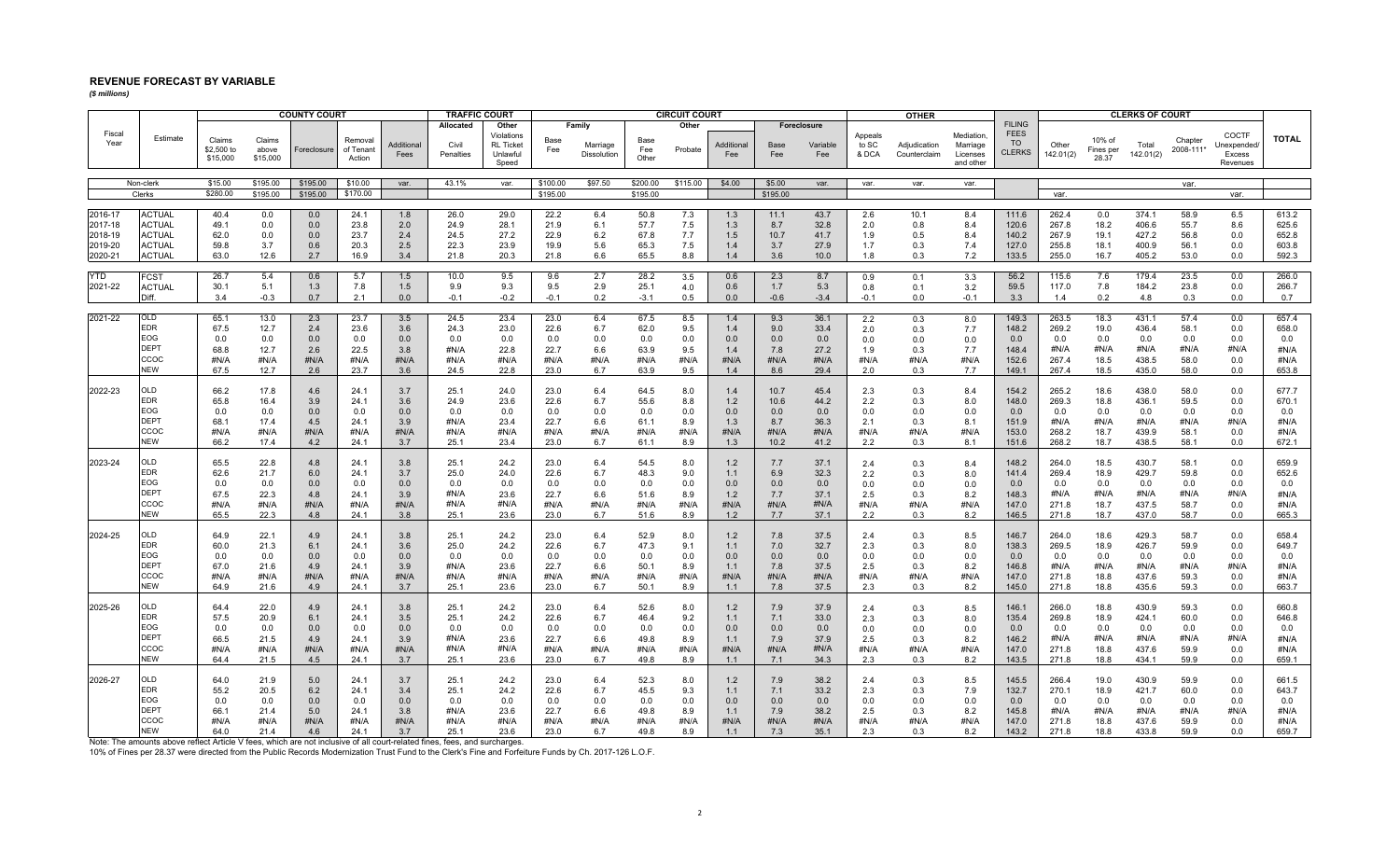## **GROWTH RATES BY VARIABLE**

*(\$ millions)*

|                |                    |                                   |                             | <b>COUNTY COURT</b>   |                   |                   |                    | <b>TRAFFIC COURT</b><br><b>CIRCUIT COURT</b>         |             |                         | <b>OTHER</b>         |         |                   |             | <b>CLERKS OF COURT</b> |                           |                              |                                                |                   |                           |                              |                    |           |                                          |              |
|----------------|--------------------|-----------------------------------|-----------------------------|-----------------------|-------------------|-------------------|--------------------|------------------------------------------------------|-------------|-------------------------|----------------------|---------|-------------------|-------------|------------------------|---------------------------|------------------------------|------------------------------------------------|-------------------|---------------------------|------------------------------|--------------------|-----------|------------------------------------------|--------------|
|                |                    |                                   |                             |                       |                   |                   | Allocated          | Other                                                |             | Family                  |                      | Other   |                   |             | Foreclosure            |                           |                              |                                                | <b>FILING</b>     |                           |                              |                    |           |                                          |              |
| Fiscal<br>Year | Estimate           | Claims in<br>excess of<br>\$2,500 | Claims<br>above<br>\$15,001 | Foreclosure of Tenant | Removal<br>Action | Additional<br>Fee | Civil<br>Penalties | Violations<br><b>RLC Ticket</b><br>Unlawful<br>Speed | Base<br>Fee | Marriage<br>Dissolution | Base<br>Fee<br>Other | Probate | Additional<br>Fee | Base<br>Fee | Variable<br>Fee        | Appeals<br>to SC<br>& DCA | Adiudication<br>Counterclaim | Mediation<br>Marriage<br>Licenses<br>and other | <b>FEES</b><br>TO | Other<br>CLERKS 142.01(2) | 10% of<br>Fines per<br>28.37 | Total<br>142.01(2) | Chapter   | COCTF<br>2008-111 Unexpended<br>Revenues | <b>TOTAL</b> |
|                |                    |                                   |                             |                       |                   |                   |                    |                                                      |             |                         |                      |         |                   |             |                        |                           |                              |                                                |                   |                           |                              |                    |           |                                          |              |
| 2021-22        | <b>OLD</b>         | 3.3%                              | #N/A                        | #N/A                  | 40.1%             | 2.9%              | 12.4%              | 15.3%                                                | 5.7%        | $-2.4%$                 | 3.1%                 | $-3.6%$ | 2.4%              | 160.1%      | 261.0%                 | 24.3%                     | 2.6%                         | 10.5%                                          | 11.8%             | 3.3%                      | 9.4%                         | 6.4%               | 8.3%      | #DIV/0!                                  | 11.0%        |
|                | <b>EDR</b>         | 7.2%                              | #N/A                        | #N/A                  | 39.5%             | 5.9%              | 11.5%              | 13.4%                                                | 3.9%        | 2.2%                    | $-5.3%$              | 7.8%    | 2.4%              | 151.7%      | 234.0%                 | 13.0%                     | 2.6%                         | 6.3%                                           | 11.0%             | 5.6%                      | 13.6%                        | 7.7%               | 9.6%      | #DIV/0!                                  | 11.1%        |
|                | EOG                | -100.0%                           | #N/A                        | #N/A                  | $-100.0%$         | $-100.0%$         | $-100.0%$          | $-100.0%$                                            | $-100.0\%$  | $-100.0%$               | $-100.0%$            | -100.0% | $-100.0%$         | $-100.0%$   | $-100.0%$              | $-100.0%$                 | $-100.0%$                    | $-100.0%$                                      | $-100.0%$         | -100.0%                   | $-100.0%$                    | $-100.0%$          | $-100.0%$ | #DIV/0!                                  | $-100.0%$    |
|                | <b>DEPT</b>        | 9.2%                              | #N/A                        | #N/A                  | 33.0%             | 11.8%             | #N/A               | 12.4%                                                | 4.3%        | 0.7%                    | $-2.4%$              | 7.8%    | 2.4%              | 118.2%      | 172.0%                 | 7.3%                      | 2.6%                         | 6.3%                                           | 11.2%             | #N/A                      | #N/A                         | #N/A               | #N/A      | #N/A                                     | #N/A         |
|                | CCOO               | #N/A                              | #N/A                        | #N/A                  | #N/A              | #N/A              | #N/A               | #N/A                                                 | #N/A        | #N/A                    | #N/A                 | #N/A    | #N/A              | #N/A        | #N/A                   | #N/A                      | #N/A                         | #N/A                                           | 14.3%             | 4.9%                      | 10.6%                        | 8.2%               | 9.4%      | #DIV/0!                                  | #N/A         |
|                | <b>NEW</b>         | 7.2%                              | #N/A                        | #N/A                  | 40.1%             | 5.9%              | 12.4%              | 12.4%                                                | 5.7%        | 2.2%                    | $-2.4%$              | 7.8%    | 2.4%              | 140.5%      | 194.0%                 | 13.0%                     | 2.6%                         | 6.3%                                           | 11.7%             | 4.9%                      | 10.6%                        | 7.3%               | 9.4%      |                                          | 10.4%        |
|                |                    |                                   |                             |                       |                   |                   |                    |                                                      |             |                         |                      |         |                   |             |                        |                           |                              |                                                |                   |                           |                              |                    |           |                                          |              |
| 2022-23        | <b>OLD</b>         | 1.7%                              | 36.9%                       | 100.0%                | 1.7%              | 5.7%              | 2.4%               | 2.6%                                                 | 0.0%        | 0.0%                    | $-4.4%$              | $-5.9%$ | 0.0%              | 15.1%       | 25.8%                  | 4.5%                      | 0.0%                         | 5.0%                                           | 3.3%              | 0.6%                      | #N/A                         | 1.6%               | 1.0%      |                                          | 3.1%         |
|                | <b>EDR</b><br>EOG  | $-2.5%$                           | 29.1%                       | 62.5%                 | 2.1%              | 0.0%              | 2.5%               | 2.6%                                                 | 0.0%        | 0.0%                    | $-10.3%$             | $-7.4%$ | $-14.3%$          | 17.8%       | 32.3%                  | 10.0%                     | 0.0%                         | 3.9%                                           | $-0.1%$           | 0.0%                      | #N/A                         | $-0.1%$            | 2.4%      |                                          | 1.8%         |
|                | <b>DEPT</b>        | $-1.0%$                           | 37.0%                       | 73.1%                 | 7.1%              | 2.6%              | #N/A               | 2.6%                                                 | 0.0%        | 0.0%                    | $-4.4%$              | $-6.3%$ | $-7.1%$           | 11.5%       | 33.5%                  | 10.5%                     | 0.0%                         | 5.2%                                           |                   | #N/A                      | #N/A<br>#N/A                 | #N/A               | #N/A      | #N/A                                     | #N/A         |
|                | ccoc               | #N/A                              | #N/A                        | #N/A                  | #N/A              | #N/A              | #N/A               | #N/A                                                 | #N/A        | #N/A                    | #N/A                 | #N/A    | #N/A              | #N/A        | #N/A                   | #N/A                      | #N/A                         | #N/A                                           | 2.4%<br>0.3%      | 0.3%                      | #N/A                         | 0.3%               | 0.2%      |                                          | #N/A         |
|                | <b>NEW</b>         | $-1.9%$                           | 37.0%                       | 61.5%                 | 1.7%              | 2.8%              | 2.4%               | 2.6%                                                 | 0.0%        | 0.0%                    | $-4.4%$              | $-6.3%$ | $-7.1%$           | 18.6%       | 40.1%                  | 10.0%                     | 0.0%                         | 5.2%                                           | 1.7%              | 0.3%                      | #N/A                         | 0.8%               | 0.2%      |                                          | 2.8%         |
|                |                    |                                   |                             |                       |                   |                   |                    |                                                      |             |                         |                      |         |                   |             |                        |                           |                              |                                                |                   |                           |                              |                    |           |                                          |              |
| 2023-24        | <b>OLD</b>         | $-1.1%$                           | 28.1%                       | 4.3%                  | 0.0%              | 2.7%              | 0.0%               | 0.8%                                                 | 0.0%        | 0.0%                    | $-15.5%$             | 0.0%    | $-14.3%$          | $-28.0%$    | $-18.3%$               | 4.3%                      | 0.0%                         | 0.0%                                           | $-3.9%$           | $-0.5%$                   | #N/A                         | $-1.7%$            | 0.2%      |                                          | $-2.6%$      |
|                | <b>EDR</b>         | $-4.9%$                           | 32.3%                       | 53.8%                 | 0.0%              | 2.8%              | 0.4%               | 1.7%                                                 | $0.0\%$     | 0.0%                    | $-13.1%$             | 2.3%    | $-8.3%$           | $-34.9%$    | $-26.9%$               | 0.0%                      | 0.0%                         | $0.0\%$                                        | $-4.5%$           | 0.0%                      | #N/A                         | $-1.5%$            | 0.5%      |                                          | $-2.6%$      |
|                | EOG                |                                   |                             |                       |                   |                   |                    |                                                      |             |                         |                      |         |                   |             |                        |                           |                              |                                                |                   |                           | #N/A                         |                    |           |                                          |              |
|                | <b>DEPT</b>        | $-0.9%$                           | 28.2%                       | 6.7%                  | 0.0%              | 0.0%              | #N/A               | 0.9%                                                 | 0.0%        | 0.0%                    | $-15.5%$             | 0.0%    | $-7.7%$           | $-11.5%$    | 2.2%                   | 19.0%                     | 0.0%                         | 1.2%                                           | $-2.4%$           | #N/A                      | #N/A                         | #N/A               | #N/A      | #N/A                                     | #N/A         |
|                | ccoc               | #N/A                              | #N/A                        | #N/A                  | #N/A              | #N/A              | #N/A               | #N/A                                                 | #N/A        | #N/A                    | #N/A                 | #N/A    | #N/A              | #N/A        | #N/A                   | #N/A                      | #N/A                         | #N/A                                           | $-3.9%$           | 1.3%                      | #N/A                         | $-0.5%$            | 1.0%      |                                          | #N/A         |
|                | <b>NEW</b>         | $-1.1%$                           | 28.2%                       | 14.3%                 | 0.0%              | 2.7%              | 0.0%               | 0.9%                                                 | 0.0%        | 0.0%                    | $-15.5%$             | 0.0%    | $-7.7%$           | $-24.5%$    | $-10.0%$               | 0.0%                      | 0.0%                         | 1.2%                                           | $-3.4%$           | 1.3%                      | 0.0%                         | $-0.3%$            | 1.0%      |                                          | $-1.0%$      |
|                |                    |                                   |                             |                       |                   |                   |                    |                                                      |             |                         |                      |         |                   |             |                        |                           |                              |                                                |                   |                           |                              |                    |           |                                          |              |
| 2024-25        | OLD                | $-0.9%$                           | $-3.1%$                     | 2.1%                  | 0.0%              | 0.0%              | 0.0%               | 0.0%                                                 | 0.0%        | 0.0%                    | $-2.9%$              | 0.0%    | 0.0%              | 1.3%        | 1.1%                   | 0.0%                      | 0.0%                         | 1.2%                                           | $-1.0%$           | 0.0%                      | #N/A                         | $-0.3%$            | 1.0%      |                                          | $-0.2%$      |
|                | <b>EDR</b>         | $-4.2%$                           | $-1.8%$                     | 1.7%                  | 0.0%              | $-2.7%$           | 0.0%               | 0.8%                                                 | 0.0%        | 0.0%                    | $-2.1%$              | 1.1%    | 0.0%              | 1.4%        | 1.2%                   | 4.5%                      | 0.0%                         | 0.0%                                           | $-2.2%$           | 0.0%                      | #N/A                         | $-0.7%$            | 0.2%      |                                          | $-0.4%$      |
|                | EOG                |                                   |                             |                       |                   |                   |                    |                                                      |             |                         |                      |         |                   |             |                        |                           |                              |                                                |                   |                           | #N/A                         |                    |           |                                          |              |
|                | <b>DEPT</b>        | $-0.7%$                           | $-3.1%$                     | 2.1%                  | 0.0%              | 0.0%              | #N/A               | 0.0%                                                 | 0.0%        | 0.0%                    | $-2.9%$              | 0.0%    | $-8.3%$           | 1.3%        | 1.1%                   | 0.0%                      | 0.0%                         | 0.0%                                           | $-1.0%$           | #N/A                      | #N/A                         | #N/A               | #N/A      | #N/A                                     | #N/A         |
|                | CCOC<br><b>NEW</b> | #N/A                              | #N/A                        | #N/A                  | #N/A              | #N/A              | #N/A               | #N/A                                                 | #N/A        | #N/A                    | #N/A                 | #N/A    | #N/A              | #N/A        | #N/A                   | #N/A                      | #N/A                         | #N/A                                           | $0.0\%$           | 0.0%                      | #N/A                         | 0.0%               | 1.0%      |                                          | #N/A         |
|                |                    | $-0.9%$                           | $-3.1%$                     | 2.1%                  | 0.0%              | $-2.6%$           | 0.0%               | 0.0%                                                 | 0.0%        | 0.0%                    | $-2.9%$              | 0.0%    | $-8.3%$           | 1.3%        | 1.1%                   | 4.5%                      | 0.0%                         | 0.0%                                           | $-1.0%$           | 0.0%                      | 0.5%                         | $-0.3%$            | 1.0%      |                                          | $-0.2%$      |
| 2025-26        | <b>OLD</b>         | $-0.8%$                           | $-0.5%$                     | $0.0\%$               | 0.0%              | 0.0%              | 0.0%               | 0.0%                                                 | 0.0%        | 0.0%                    | $-0.6%$              | 0.0%    | 0.0%              | 1.3%        | 1.1%                   | 0.0%                      | 0.0%                         | 0.0%                                           | $-0.4%$           | 0.8%                      | #N/A                         | 0.4%               | 1.0%      |                                          | 0.4%         |
|                | <b>EDR</b>         | $-4.2%$                           | $-1.9%$                     | 0.0%                  | 0.0%              | $-2.8%$           | 0.4%               | 0.0%                                                 | 0.0%        | 0.0%                    | $-1.9%$              | 1.1%    | 0.0%              | 1.4%        | 0.9%                   | 0.0%                      | 0.0%                         | 0.0%                                           | $-2.1%$           | 0.1%                      | #N/A                         | $-0.6%$            | 0.2%      |                                          | $-0.4%$      |
|                | EOG                |                                   |                             |                       |                   |                   |                    |                                                      |             |                         |                      |         |                   |             |                        |                           |                              |                                                |                   |                           | #N/A                         |                    |           |                                          |              |
|                | <b>DEPT</b>        | $-0.7%$                           | $-0.5%$                     | 0.0%                  | 0.0%              | 0.0%              | #N/A               | 0.0%                                                 | 0.0%        | 0.0%                    | $-0.6%$              | 0.0%    | 0.0%              | 1.3%        | 1.1%                   | 0.0%                      | 0.0%                         | $0.0\%$                                        | $-0.4%$           | #N/A                      | #N/A                         | #N/A               | #N/A      | #N/A                                     | #N/A         |
|                | ccoc               | #N/A                              | #N/A                        | #N/A                  | #N/A              | #N/A              | #N/A               | #N/A                                                 | #N/A        | #N/A                    | #N/A                 | #N/A    | #N/A              | #N/A        | #N/A                   | #N/A                      | #N/A                         | #N/A                                           | 0.0%              | 0.0%                      | #N/A                         | 0.0%               | 1.0%      |                                          | #N/A         |
|                | <b>NEW</b>         | $-0.8%$                           | $-0.5%$                     | $-8.2%$               | 0.0%              | 0.0%              | 0.0%               | 0.0%                                                 | 0.0%        | 0.0%                    | $-0.6%$              | 0.0%    | 0.0%              | $-9.0%$     | $-8.5%$                | 0.0%                      | 0.0%                         | 0.0%                                           | $-1.0%$           | 0.0%                      | 0.0%                         | $-0.3%$            | 1.0%      |                                          | $-0.7%$      |
|                |                    |                                   |                             |                       |                   |                   |                    |                                                      |             |                         |                      |         |                   |             |                        |                           |                              |                                                |                   |                           |                              |                    |           |                                          |              |
| 2026-27        | <b>OLD</b>         | $-0.6%$                           | $-0.5%$                     | 2.0%                  | 0.0%              | $-2.6%$           | 0.0%               | 0.0%                                                 | 0.0%        | 0.0%                    | $-0.6%$              | 0.0%    | 0.0%              | 0.0%        | 0.8%                   | 0.0%                      | 0.0%                         | 0.0%                                           | $-0.4%$           | 0.2%                      | #N/A                         | 0.0%               | 1.0%      |                                          | 0.1%         |
|                | <b>EDR</b>         | $-4.0%$                           | $-1.9%$                     | 1.6%                  | 0.0%              | $-2.9%$           | 0.0%               | 0.0%                                                 | 0.0%        | 0.0%                    | $-1.9%$              | 1.4%    | $-1.7%$           | 0.0%        | 0.6%                   | 0.0%                      | 0.0%                         | $-1.3%$                                        | $-2.0%$           | 0.1%                      | #N/A                         | $-0.6%$            | 0.0%      |                                          | $-0.5%$      |
|                | EOG                |                                   |                             |                       |                   |                   |                    |                                                      |             |                         |                      |         |                   |             |                        |                           |                              |                                                |                   |                           | #N/A                         |                    |           |                                          |              |
|                | <b>DEPT</b>        | $-0.6%$                           | $-0.5%$                     | 2.0%                  | 0.0%              | $-2.6%$           | #N/A               | 0.0%                                                 | 0.0%        | 0.0%                    | 0.0%                 | 0.6%    | 1.5%              | 0.0%        | 0.8%                   | 0.0%                      | 0.0%                         | $0.0\%$                                        | $-0.3%$           | #N/A                      | #N/A                         | #N/A               | #N/A      | #N/A                                     | #N/A         |
|                | CCOC               | #N/A                              | #N/A                        | #N/A                  | #N/A              | #N/A              | #N/A               | #N/A                                                 | #N/A        | #N/A                    | #N/A                 | #N/A    | #N/A              | #N/A        | #N/A                   | #N/A                      | #N/A                         | #N/A                                           | 0.0%              | 0.0%                      | #N/A                         | 0.0%               | 0.0%      |                                          | #N/A         |
|                | <b>NEW</b>         | $-0.6%$                           | $-0.5%$                     | 2.2%                  | 0.0%              | 0.0%              | 0.0%               | 0.0%                                                 | 0.0%        | 0.0%                    | 0.0%                 | 0.0%    | $0.0\%$           | 2.8%        | 2.3%                   | 0.0%                      | 0.0%                         | 0.0%                                           | $-0.2%$           | 0.0%                      | 0.0%                         | $-0.1%$            | 0.0%      |                                          | 0.1%         |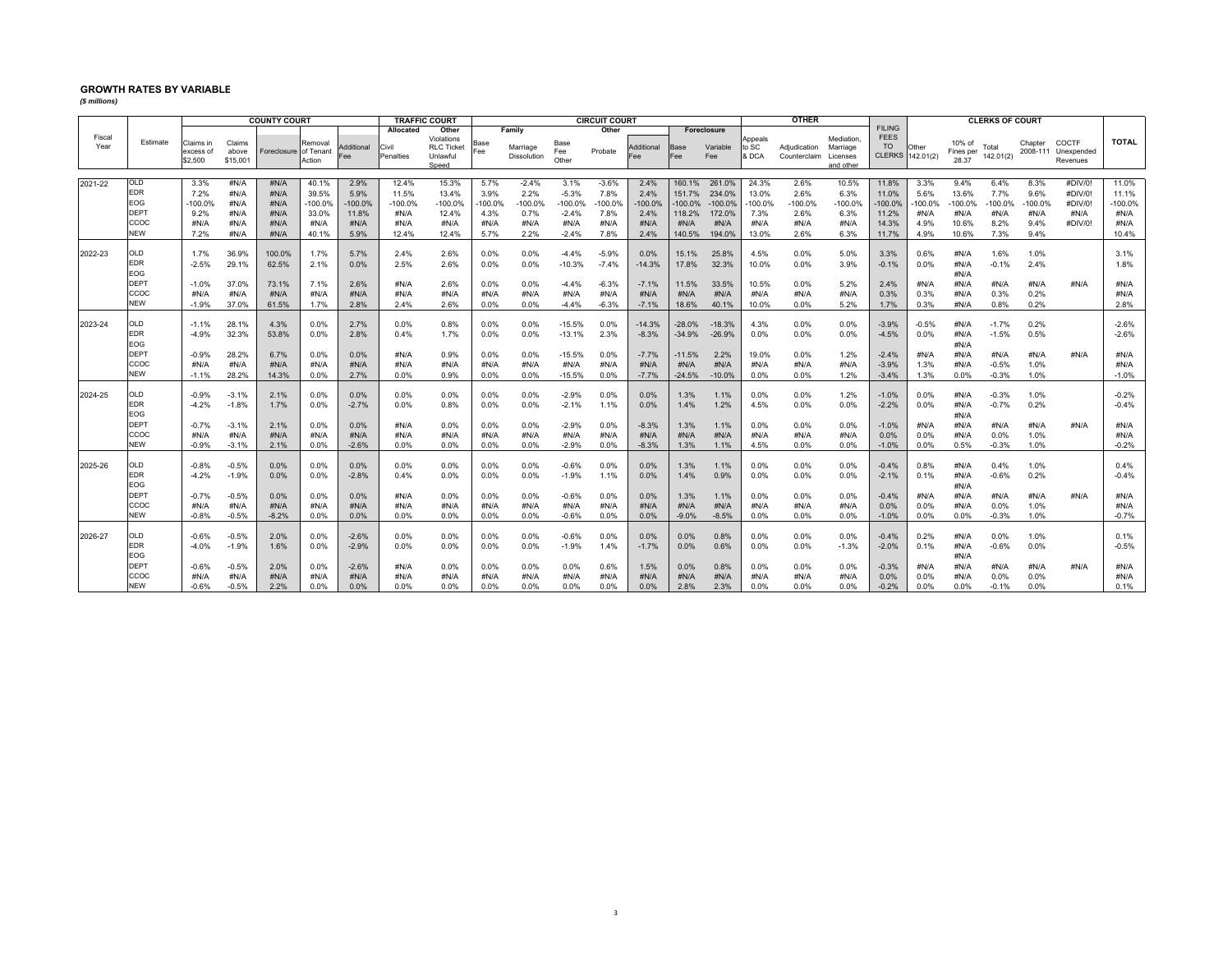## **REVENUE DISTRIBUTION by FUND**

| Fiscal<br>Year     | Estimate                       | GR           | <b>Clerks</b><br>F&FF | <b>COCTF</b> | <b>SCRTF</b> | <b>DFSATF</b> | <b>CETF</b> | <b>PDRTF</b> | <b>SARTF</b> | <b>BSCITF</b> | <b>ACCTF</b> | <b>EMSTF</b> | <b>DVTF</b> | <b>DHTF</b> | <b>CWTF</b> | <b>GDTFDVR</b> | <b>ICDTF</b> | Total          |
|--------------------|--------------------------------|--------------|-----------------------|--------------|--------------|---------------|-------------|--------------|--------------|---------------|--------------|--------------|-------------|-------------|-------------|----------------|--------------|----------------|
|                    |                                |              |                       |              |              |               |             |              |              |               |              |              |             |             |             |                |              |                |
| 2016-17            | <b>ACTUAL</b>                  | 126.4        | 374.1                 | 6.5          | 74.3         | 1.7           | 2.7         | 3.0          | 5.9          | 5.1           | 3.0          | 4.4          | 3.6         | 0.8         | 0.4         | 1.3            | 0.0          | 613.2          |
| 2017-18            | <b>ACTUAL</b>                  | 104.4        | 406.6                 | 8.6          | 75.4         | 1.8           | 2.9         | 2.9          | 5.7          | 5.0           | 2.9          | 4.2          | 3.5         | 0.1         | 0.3         | $1.2$          | 0.0          | 625.6          |
| 2018-19<br>2019-20 | <b>ACTUAL</b><br><b>ACTUAL</b> | 110.6        | 427.2<br>400.9        | 0.0          | 84.1         | 2.0           | 3.4         | 0.0<br>0.0   | 5.7          | 4.9           | 2.9          | 4.2          | 3.5         | 0.0         | 0.3<br>0.3  | $1.2$          | 2.8<br>2.6   | 652.8<br>603.8 |
| 2020-21            | <b>ACTUAL</b>                  | 95.8<br>77.4 | 405.2                 | 0.0<br>0.0   | 78.4<br>81.0 | 2.0<br>2.1    | 3.3<br>3.9  | 0.0          | 5.3<br>4.6   | 4.4<br>4.3    | 2.6<br>2.6   | 3.9<br>3.7   | 3.2<br>3.7  | 0.0<br>0.0  | 0.3         | 1.1<br>1.0     | 2.3          | 592.2          |
|                    |                                |              |                       |              |              |               |             |              |              |               |              |              |             |             |             |                |              |                |
| 2021-22            | <b>OLD</b>                     | 103.8        | 431.1                 | 0.0          | 90.7         | 2.2           | 4.2         | 0.0          | 5.5          | 4.8           | 3.0          | 4.2          | 3.6         | 0.0         | 0.3         | 1.2            | 2.8          | 657.4          |
|                    | <b>EDR</b>                     | 102.5        | 436.4                 | 0.0          | 87.5         | 2.2           | 4.2         | 0.0          | 5.4          | 4.8           | 2.8          | 4.2          | 3.8         | 0.0         | 0.3         | 1.2            | 2.7          | 658.0          |
|                    | <b>EOG</b>                     | 0.0          | 0.0                   | 0.0          | 0.0          | 0.0           | 0.0         | 0.0          | 0.0          | 0.0           | 0.0          | 0.0          | 0.0         | 0.0         | 0.0         | 0.0            | 0.0          | 0.0            |
|                    | <b>DEPT</b>                    | #N/A         | #N/A                  | #N/A         | 87.4         | 2.2           | 4.4         | 0.0          | 5.4          | #N/A          | #N/A         | #N/A         | 3.7         | 0.0         | 0.3         | #N/A           | #N/A         | #N/A           |
|                    | ccoc                           | #N/A         | 438.5                 | 0.0          | #N/A         | #N/A          | #N/A        | #N/A         | #N/A         | #N/A          | #N/A         | #N/A         | #N/A        | #N/A        | #N/A        | #N/A           | #N/A         | #N/A           |
|                    | NEW                            | 100.0        | 435.0                 | 0.0          | 87.1         | 2.2           | 4.2         | 0.0          | 5.4          | 4.8           | 2.9          | 4.2          | 3.8         | 0.0         | 0.3         | 1.2            | 2.7          | 653.8          |
|                    |                                |              |                       |              |              |               |             |              |              |               |              |              |             |             |             |                |              |                |
| 2022-23            | OLD                            | 112.2        | 438.0                 | 0.0          | 95.3         | 2.3           | 4.2         | 0.0          | 5.7          | 4.9           | 2.9          | 4.3          | 3.6         | 0.0         | 0.3         | $1.2$          | 2.8          | 677.7          |
|                    | <b>EDR</b>                     | 113.3        | 436.1                 | 0.0          | 88.7         | 2.2           | 4.1         | 0.0          | 5.6          | 4.9           | 2.8          | 4.3          | 3.8         | 0.0         | 0.3         | 1.2            | 2.8          | 670.1          |
|                    | EOG                            | 0.0          | 0.0                   | 0.0          | 0.0          | 0.0           | 0.0         | 0.0          | 0.0          | 0.0           | 0.0          | 0.0          | 0.0         | 0.0         | 0.0         | 0.0            | 0.0          | 0.0            |
|                    | <b>DEPT</b><br>ccoc            | #N/A<br>#N/A | #N/A<br>439.9         | #N/A<br>0.0  | 91.7<br>#N/A | 2.2<br>#N/A   | 4.3<br>#N/A | 0.0<br>#N/A  | 5.6          | #N/A<br>#N/A  | #N/A         | #N/A         | 3.7         | 0.0         | 0.3         | #N/A<br>#N/A   | #N/A<br>#N/A | #N/A<br>#N/A   |
|                    | <b>NEW</b>                     | 110.2        | 438.5                 | 0.0          | 91.1         | 2.2           | 4.2         | 0.0          | #N/A<br>5.6  | 4.9           | #N/A<br>3.0  | #N/A         | #N/A<br>3.8 | #N/A<br>0.0 | #N/A<br>0.3 | 1.2            | 2.8          | 672.1          |
|                    |                                |              |                       |              |              |               |             |              |              |               |              | 4.3          |             |             |             |                |              |                |
| 2023-24            | <b>OLD</b>                     | 105.7        | 430.7                 | 0.0          | 91.4         | 2.2           | 4.1         | 0.0          | 5.7          | 4.9           | 2.9          | 4.3          | 3.6         | 0.0         | 0.3         | 1.2            | 2.9          | 659.9          |
|                    | <b>EDR</b>                     | 103.9        | 429.7                 | 0.0          | 87.1         | 2.0           | 3.9         | 0.0          | 5.7          | 4.9           | 3.0          | 4.3          | 3.8         | 0.0         | 0.3         | 1.2            | 2.8          | 652.6          |
|                    | EOG                            | 0.0          | 0.0                   | 0.0          | 0.0          | 0.0           | 0.0         | 0.0          | 0.0          | 0.0           | 0.0          | 0.0          | 0.0         | 0.0         | 0.0         | 0.0            | 0.0          | 0.0            |
|                    | <b>DEPT</b>                    | #N/A         | #N/A                  | #N/A         | 90.1         | 2.1           | 4.2         | 0.0          | 5.6          | #N/A          | #N/A         | #N/A         | 3.7         | 0.0         | 0.3         | #N/A           | #N/A         | #N/A           |
|                    | CCOC                           | #N/A         | 437.5                 | 0.0          | #N/A         | #N/A          | #N/A        | #N/A         | #N/A         | #N/A          | #N/A         | #N/A         | #N/A        | #N/A        | #N/A        | #N/A           | #N/A         | #N/A           |
|                    | <b>NEW</b>                     | 106.1        | 437.0                 | 0.0          | 90.1         | 2.1           | 4.1         | 0.0          | 5.6          | 4.9           | 3.0          | 4.3          | 3.8         | 0.0         | 0.3         | 1.2            | 2.8          | 665.3          |
|                    |                                |              |                       |              |              |               |             |              |              |               |              |              |             |             |             |                |              |                |
| 2024-25            | <b>OLD</b>                     | 106.6        | 429.3                 | 0.0          | 90.4         | 2.2           | 4.0         | 0.0          | 5.7          | 4.9           | 3.0          | 4.3          | 3.6         | 0.0         | 0.3         | 1.2            | 2.9          | 658.4          |
|                    | <b>EDR</b>                     | 104.3        | 426.7                 | 0.0          | 86.5         | 2.0           | 3.8         | 0.0          | 5.7          | 5.0           | 3.2          | 4.3          | 3.8         | 0.0         | 0.3         | 1.2            | 2.9          | 649.7          |
|                    | EOG                            | 0.0          | 0.0                   | 0.0          | 0.0          | 0.0           | 0.0         | 0.0          | 0.0          | 0.0           | 0.0          | 0.0          | 0.0         | 0.0         | 0.0         | 0.0            | 0.0          | 0.0            |
|                    | <b>DEPT</b>                    | #N/A         | #N/A                  | #N/A         | 89.2         | 2.1           | 4.1         | 0.0          | 5.6          | #N/A          | #N/A         | #N/A         | 3.7         | 0.0         | 0.3         | #N/A           | #N/A         | #N/A           |
|                    | ccoc                           | #N/A         | 437.6                 | 0.0          | #N/A         | #N/A          | #N/A        | #N/A         | #N/A         | #N/A          | #N/A         | #N/A         | #N/A        | #N/A        | #N/A        | #N/A           | #N/A         | #N/A           |
|                    | <b>NEW</b>                     | 107.0        | 435.6                 | 0.0          | 89.1         | 2.1           | 4.0         | 0.0          | 5.6          | 4.9           | 3.0          | 4.3          | 3.8         | 0.0         | 0.3         | 1.2            | 2.8          | 663.7          |
| 2025-26            | <b>OLD</b>                     | 107.5        | 430.9                 | 0.0          | 90.2         | 2.1           | 4.0         | 0.0          | 5.7          | 4.9           | 3.2          | 4.3          | 3.6         | 0.0         | 0.3         | 1.2            | 2.9          | 660.8          |
|                    | <b>EDR</b>                     | 104.7        | 424.2                 | 0.0          | 85.9         | 2.0           | 3.7         | 0.0          | 5.7          | 5.0           | 3.1          | 4.3          | 3.8         | 0.0         | 0.3         | 1.2            | 2.9          | 646.8          |
|                    | EOG                            | 0.0          | 0.0                   | 0.0          | 0.0          | 0.0           | 0.0         | 0.0          | 0.0          | 0.0           | 0.0          | 0.0          | 0.0         | 0.0         | 0.0         | 0.0            | 0.0          | 0.0            |
|                    | <b>DEPT</b>                    | #N/A         | #N/A                  | #N/A         | 89.0         | 2.1           | 4.1         | 0.0          | 5.6          | #N/A          | #N/A         | #N/A         | 3.7         | 0.0         | 0.3         | #N/A           | #N/A         | #N/A           |
|                    | CCOC                           | #N/A         | 437.6                 | 0.0          | #N/A         | #N/A          | #N/A        | #N/A         | #N/A         | #N/A          | #N/A         | #N/A         | #N/A        | #N/A        | #N/A        | #N/A           | #N/A         | #N/A           |
|                    | <b>NEW</b>                     | 105.2        | 434.1                 | 0.0          | 88.0         | 2.0           | 4.0         | 0.0          | 5.6          | 4.9           | 2.9          | 4.3          | 3.8         | 0.0         | 0.3         | 1.2            | 2.8          | 659.1          |
|                    |                                |              |                       |              |              |               |             |              |              |               |              |              |             |             |             |                |              |                |
| 2026-27            | OLD                            | 108.3        | 430.9                 | 0.0          | 90.1         | 2.1           | 4.0         | 0.0          | 5.7          | 4.9           | 3.2          | 4.3          | 3.6         | 0.0         | 0.3         | 1.2            | 2.9          | 661.5          |
|                    | <b>EDR</b>                     | 105.0        | 421.7                 | 0.0          | 85.3         | 2.0           | 3.7         | 0.0          | 5.7          | 5.0           | 2.8          | 4.3          | 3.8         | 0.0         | 0.3         | 1.2            | 2.9          | 643.7          |
|                    | EOG                            | 0.0          | 0.0                   | 0.0          | 0.0          | 0.0           | 0.0         | 0.0          | 0.0          | 0.0           | 0.0          | 0.0          | 0.0         | 0.0         | 0.0         | 0.0            | 0.0          | 0.0            |
|                    | <b>DEPT</b>                    | #N/A         | #N/A                  | #N/A         | 89.0         | 2.1           | 4.1         | 0.0          | 5.6          | #N/A          | #N/A         | #N/A         | 3.7         | 0.0         | 0.3         | #N/A           | #N/A         | #N/A           |
|                    | ccoc                           | #N/A         | 437.6                 | 0.0          | #N/A         | #N/A          | #N/A        | #N/A         | #N/A         | #N/A          | #N/A         | #N/A         | #N/A        | #N/A        | #N/A        | #N/A           | #N/A         | #N/A           |
|                    | <b>NEW</b>                     | 105.8        | 433.8                 | 0.0          | 88.1         | 2.0           | 4.0         | 0.0          | 5.6          | 4.9           | 3.1          | 4.3          | 3.8         | 0.0         | 0.3         | 1.2            | 2.8          | 659.7          |

NEW 105.8 433.8 0.0 88.1 2.0 4.0 0.0 5.6 4.9 3.1 2.3 3.8 0.0 0.3 1.2 2.8 659.7<br>Notes: The Clerks Fines & Forfeiture Funds do not include the 10% of all court-related fines to be deposited into the clerk's Public Records Mo

The amounts above reflect distributions from Article V fees, which are not inclusive of all court-related fines, fees, and surcharges.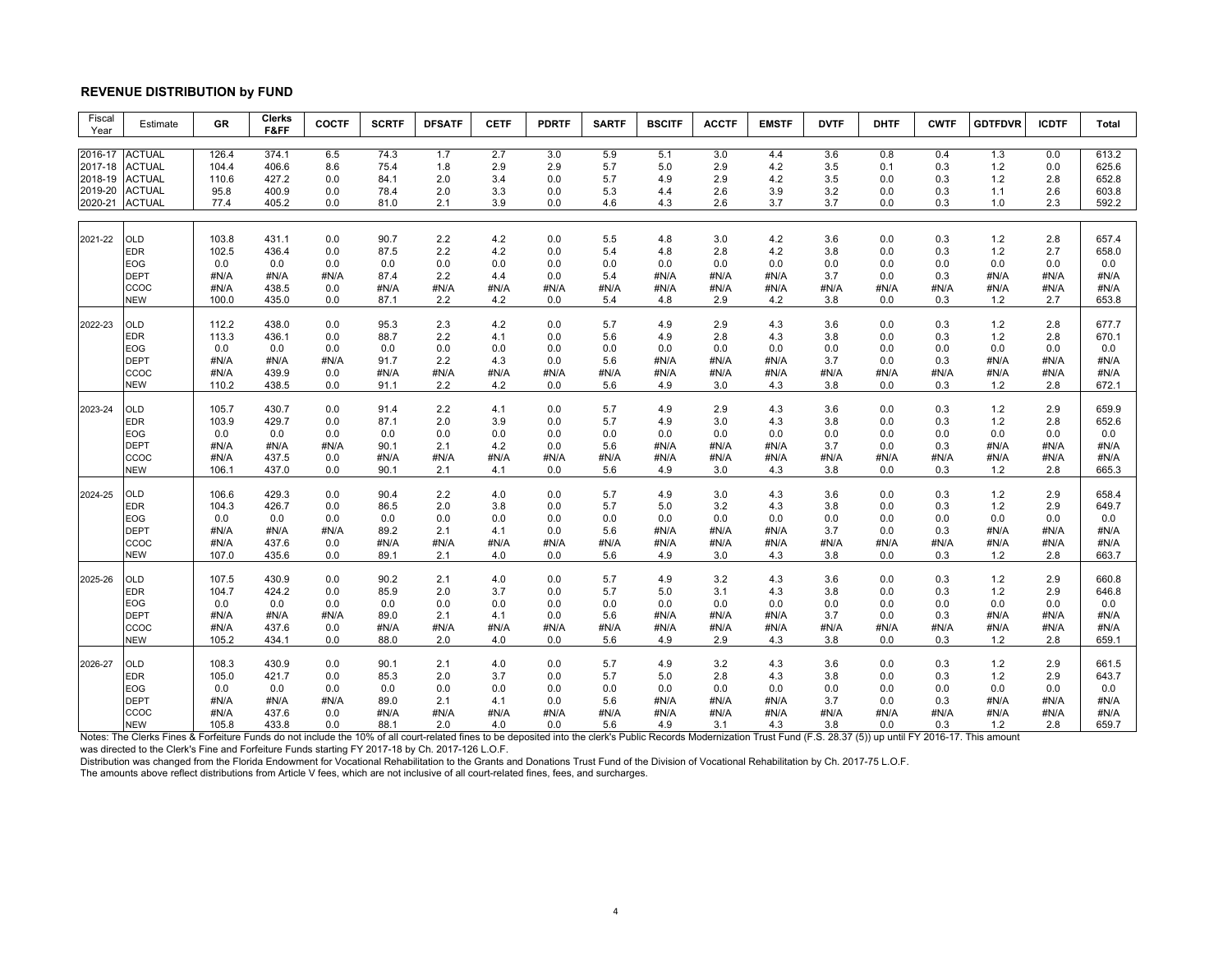# **Ch. 2008-111 Forecast Detail**

*(\$ in millions)*

|                                     | 2017-18 | 2018-19 | 2019-20 | 2020-21 | 2021-22 | 2022-23 | 2023-24 | 2024-25 | 2025-26 |
|-------------------------------------|---------|---------|---------|---------|---------|---------|---------|---------|---------|
| Ch. 2008-111 Fees Grand Total       |         |         |         |         |         |         |         |         |         |
| <b>OLD</b>                          | 58.1    | 61.2    | 56.4    | 52.1    | 57.4    | 58.0    | 58.1    | 58.7    | 59.3    |
| <b>EDR</b>                          | 58.1    | 61.2    | 56.4    | 53.0    | 58.1    | 59.5    | 59.8    | 59.9    | 60.0    |
| EOG                                 | 58.1    | 61.2    | 56.4    | 53.0    | 0.0     | 0.0     | 0.0     | 0.0     | 0.0     |
| CCOC                                | 58.1    | 61.2    | 56.4    | 53.0    | 58.0    | 58.1    | 58.7    | 59.3    | 59.9    |
| <b>NEW</b>                          | 58.1    | 61.2    | 56.4    | 53.0    | 58.0    | 58.1    | 58.7    | 59.3    | 59.9    |
| <b>Retained By Counties</b>         |         |         |         |         |         |         |         |         |         |
| <b>OLD</b>                          | 2.5     | 4.4     | 0.3     | 0.0     | 0.0     | 0.0     | 0.0     | 0.0     | 0.0     |
| <b>EDR</b>                          | 2.5     | 4.4     | 0.3     | 0.0     | 0.0     | 0.0     | 0.0     | 0.0     | 0.0     |
| <b>EOG</b>                          | 2.5     | 4.4     | 0.3     | 0.0     | 0.0     | 0.0     | 0.0     | 0.0     | 0.0     |
| CCOC                                | 2.5     | 4.4     | 0.3     | 0.0     | 0.0     | 0.0     | 0.0     | 0.0     | 0.0     |
| <b>NEW</b>                          | 2.5     | 4.4     | 0.3     | 0.0     | 0.0     | 0.0     | 0.0     | 0.0     | 0.0     |
| Ch. 2008-111 Fees Distributed to GR |         |         |         |         |         |         |         |         |         |
| <b>OLD</b>                          | 55.7    | 56.8    | 56.1    | 52.1    | 57.4    | 58.0    | 58.1    | 58.7    | 59.3    |
| <b>EDR</b>                          | 55.7    | 56.8    | 56.1    | 53.0    | 58.1    | 59.5    | 59.8    | 59.9    | 60.0    |
| <b>EOG</b>                          | 55.7    | 56.8    | 56.1    | 53.0    | 0.0     | 0.0     | 0.0     | 0.0     | 0.0     |
| CCOC                                | 55.7    | 56.8    | 56.1    | 53.0    | 58.0    | 58.1    | 58.7    | 59.3    | 59.9    |
| <b>NEW</b>                          | 55.7    | 56.8    | 56.1    | 53.0    | 58.0    | 58.1    | 58.7    | 59.3    | 59.9    |
| <b>Adjusted Transfer Amount</b>     |         |         |         |         |         |         |         |         |         |
| <b>OLD</b>                          |         | 3.9     | 3.7     | 0.0     | 0.0     | 0.0     | 0.0     | 0.0     | 0.0     |
| <b>EDR</b>                          |         | 3.9     | 3.7     | 0.0     | 0.0     | 0.0     | 0.0     | 0.0     | 0.0     |
| <b>EOG</b>                          |         | 3.9     | 3.7     | 0.0     | 0.0     | 0.0     | 0.0     | 0.0     | 0.0     |
| CCOC                                |         | 3.9     | 3.7     | 0.0     | 0.0     | 0.0     | 0.0     | 0.0     | 0.0     |
| <b>NEW</b>                          |         | 3.9     | 3.7     | 0.0     | 0.0     | 0.0     | 0.0     | 0.0     | 0.0     |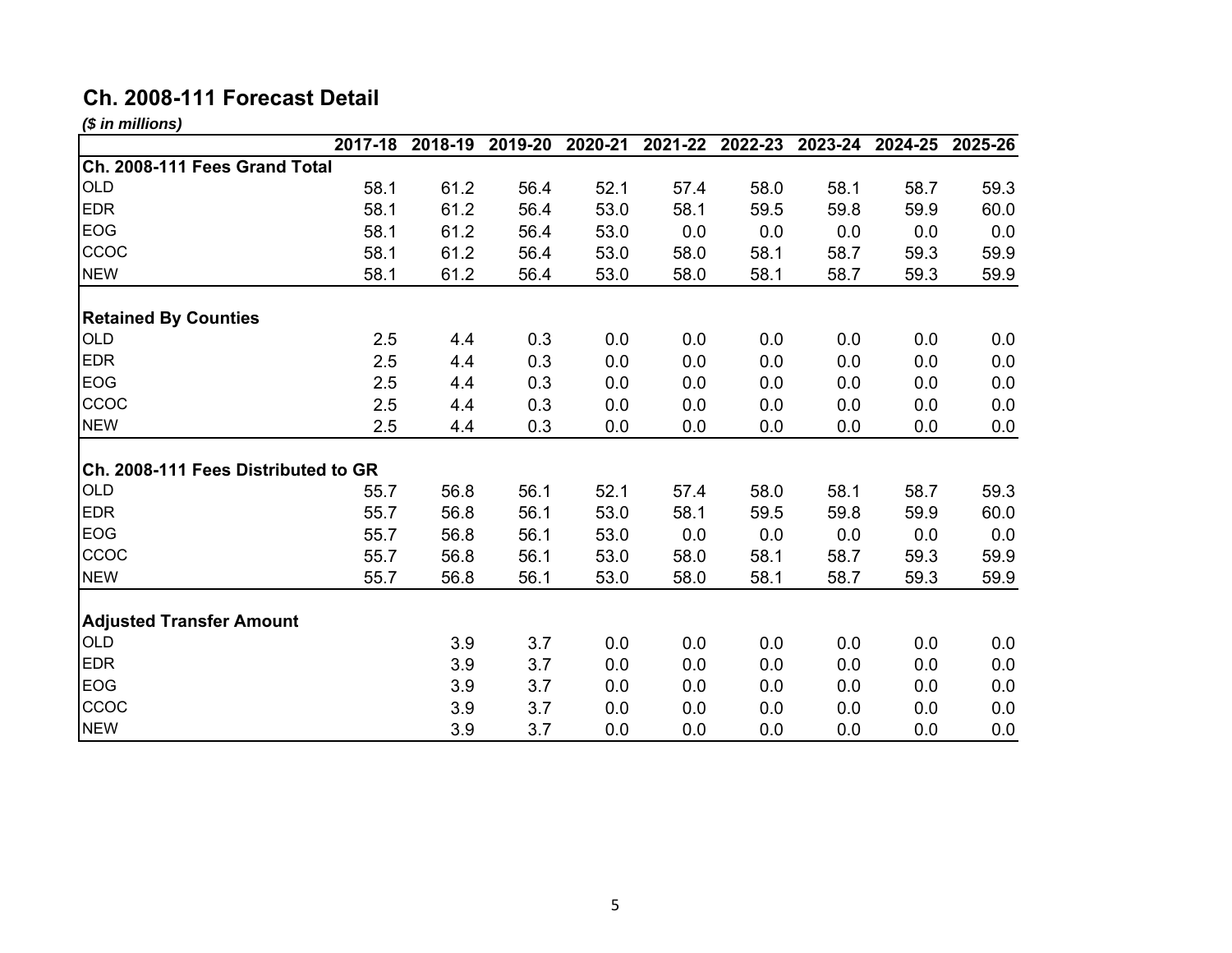#### **CLERKS TO GR TRANSFER CALCULATION**

#### **FY 2021‐22 FORECAST**

| Effective LFY 2020-21 Budget \$ | 410.0 |
|---------------------------------|-------|
| LFY 2020-21 Actual \$           | 434.4 |
| Cumulative Excess \$            | 24.4  |
| Net for SFY 2021-22 Transfer S  | 12.2  |

#### **FY 2022‐23 EDR FORECAST**

| Effective LFY 2021-22 Budget \$ |     | 432.9 |
|---------------------------------|-----|-------|
| LFY 2021-22 Estimate \$         |     | 438.2 |
| Cumulative Excess \$            |     | 5.3   |
| Net for SFY 2022-23 Transfer    | - 5 | 27    |

#### **FY 2022‐23 EOG FORECAST**

| Effective LFY 2021-22 Budget \$ | 432.9   |
|---------------------------------|---------|
| LFY 2021-22 Estimate            |         |
| Cumulative Excess \$            | (432.9) |
| Net for SFY 2022-23 Transfer S  |         |

#### **FY 2022‐23 CCOC FORECAST**

| Effective LFY 2021-22 Budget \$ | 432.9 |
|---------------------------------|-------|
| LFY 2021-22 Estimate \$         | 440.4 |
| <b>Cumulative Excess \$</b>     | 7.5   |
| Net for SFY 2022-23 Transfer \$ | 3.8   |

#### **FY 2022‐23 ADOPTED FORECAST**

| Effective LFY 2021-22 Budget \$ | 432.9 |
|---------------------------------|-------|
| LFY 2021-22 Estimate \$         | 434.8 |
| <b>Cumulative Excess \$</b>     | 1.9   |
| Net for SFY 2022-23 Transfer S  | 1 ก   |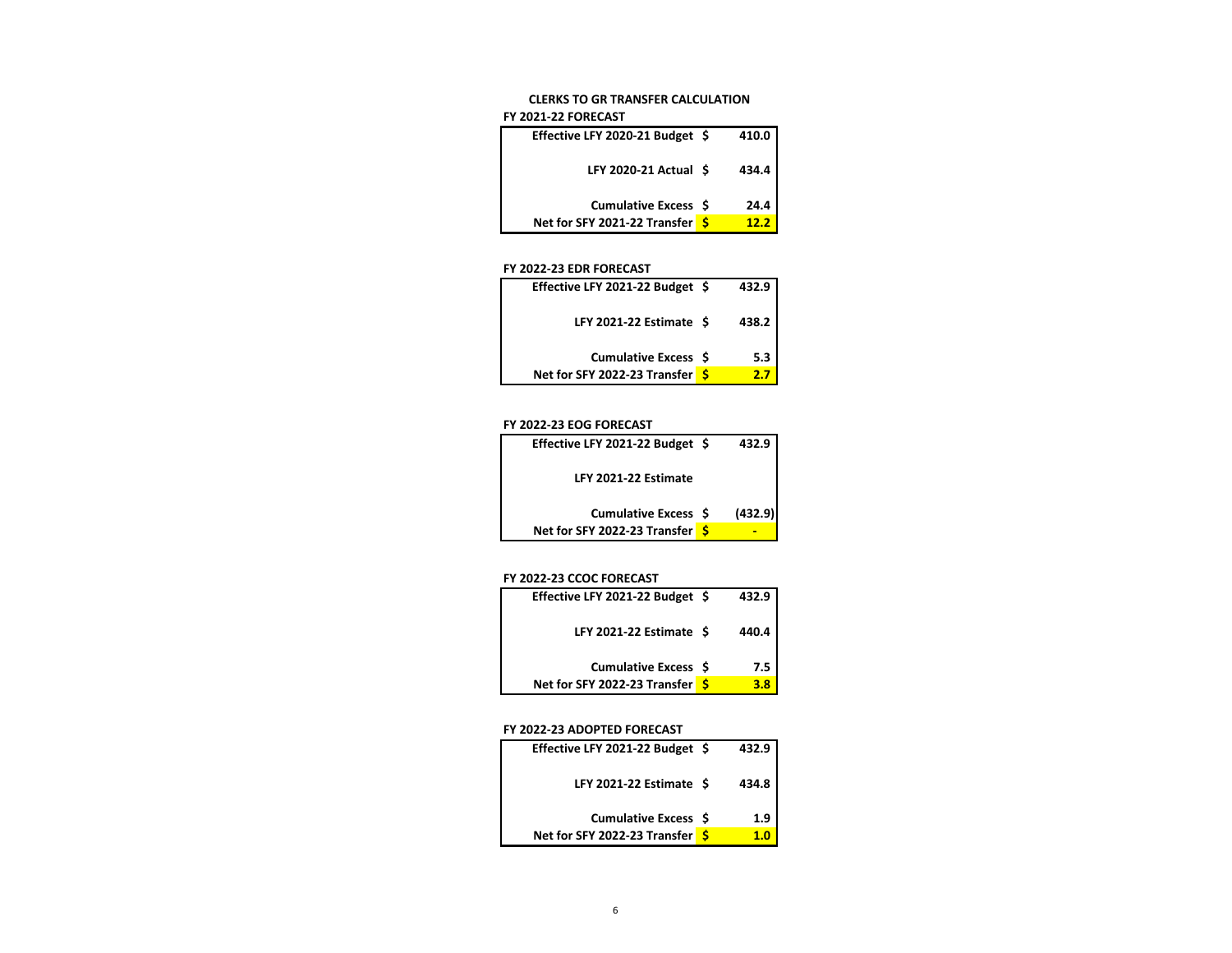## **ARTICLE V FEES AND TRANSFERS**

*(\$ millions)*

| Fiscal<br>Year | Estimate    | <b>Direct GR</b><br><b>Receipts</b> | <b>Transfer to</b><br><b>GR</b> | <b>Total</b><br>General<br>Revenue |
|----------------|-------------|-------------------------------------|---------------------------------|------------------------------------|
|                |             |                                     |                                 |                                    |
| 2021-22        | <b>OLD</b>  | 103.8                               | 11.1                            | 114.9                              |
|                | <b>EDR</b>  | 102.5                               | 12.2                            | 114.7                              |
|                | <b>EOG</b>  | 0.0                                 | 12.2                            | 12.2                               |
|                | <b>DEPT</b> | #N/A                                | 12.2                            | #N/A                               |
|                | <b>NEW</b>  | 100.0                               | 12.2                            | 112.2                              |
| 2022-23        | <b>OLD</b>  | 112.2                               | 0.0                             | 112.2                              |
|                | <b>EDR</b>  | 113.3                               | 2.6                             | 115.9                              |
|                | <b>EOG</b>  | 0.0                                 | 0.0                             | 0.0                                |
|                | <b>DEPT</b> | #N/A                                | 3.8                             | #N/A                               |
|                | <b>NEW</b>  | 110.2                               | 1.0                             | 111.2                              |
|                |             |                                     |                                 |                                    |
| 2023-24        | <b>OLD</b>  | 105.7                               | 0.0                             | 105.7                              |
|                | <b>EDR</b>  | 103.9                               | 0.0                             | 103.9                              |
|                | <b>EOG</b>  | 0.0                                 | 0.0                             | 0.0                                |
|                | <b>DEPT</b> | #N/A                                | 0.0                             | #N/A                               |
|                | <b>NEW</b>  | 106.1                               | 0.0                             | 106.1                              |
|                |             |                                     |                                 |                                    |
| 2024-25        | <b>OLD</b>  | 106.6                               | 0.0                             | 106.6                              |
|                | <b>EDR</b>  | 104.3                               | 0.0                             | 104.3                              |
|                | <b>EOG</b>  | 0.0                                 | 0.0                             | 0.0                                |
|                | <b>DEPT</b> | #N/A                                | 0.0                             | #N/A                               |
|                | <b>NEW</b>  | 107.0                               | 0.0                             | 107.0                              |
|                |             |                                     |                                 |                                    |
| 2025-26        | <b>OLD</b>  | 107.5                               | 0.0                             | 107.5                              |
|                | <b>EDR</b>  | 104.7                               | 0.0                             | 104.7                              |
|                | <b>EOG</b>  | 0.0                                 | 0.0                             | 0.0                                |
|                | <b>DEPT</b> | #N/A                                | 0.0                             | #N/A                               |
|                | <b>NEW</b>  | 105.2                               | 0.0                             | 105.2                              |
| 2026-27        | <b>OLD</b>  | 108.3                               | 0.0                             | 108.3                              |
|                | <b>EDR</b>  | 105.0                               | 0.0                             | 105.0                              |
|                | <b>EOG</b>  | 0.0                                 |                                 | 0.0                                |
|                | <b>DEPT</b> | #N/A                                | 0.0<br>0.0                      | #N/A                               |
|                |             |                                     |                                 |                                    |
|                | <b>NEW</b>  | 105.8                               | 0.0                             | 105.8                              |

Notes:

 Pursuant to s. 28.37(4) F.S., not less than 50% the cumulative excess of all fines, fees and charges is to be transferred to General Revenue no later than February 1, 2022 and each year thereafter. The forecasted amount of these funds is \$12.2 million for Febuary 1, 2022 and \$1.0 million for February 1, 2023.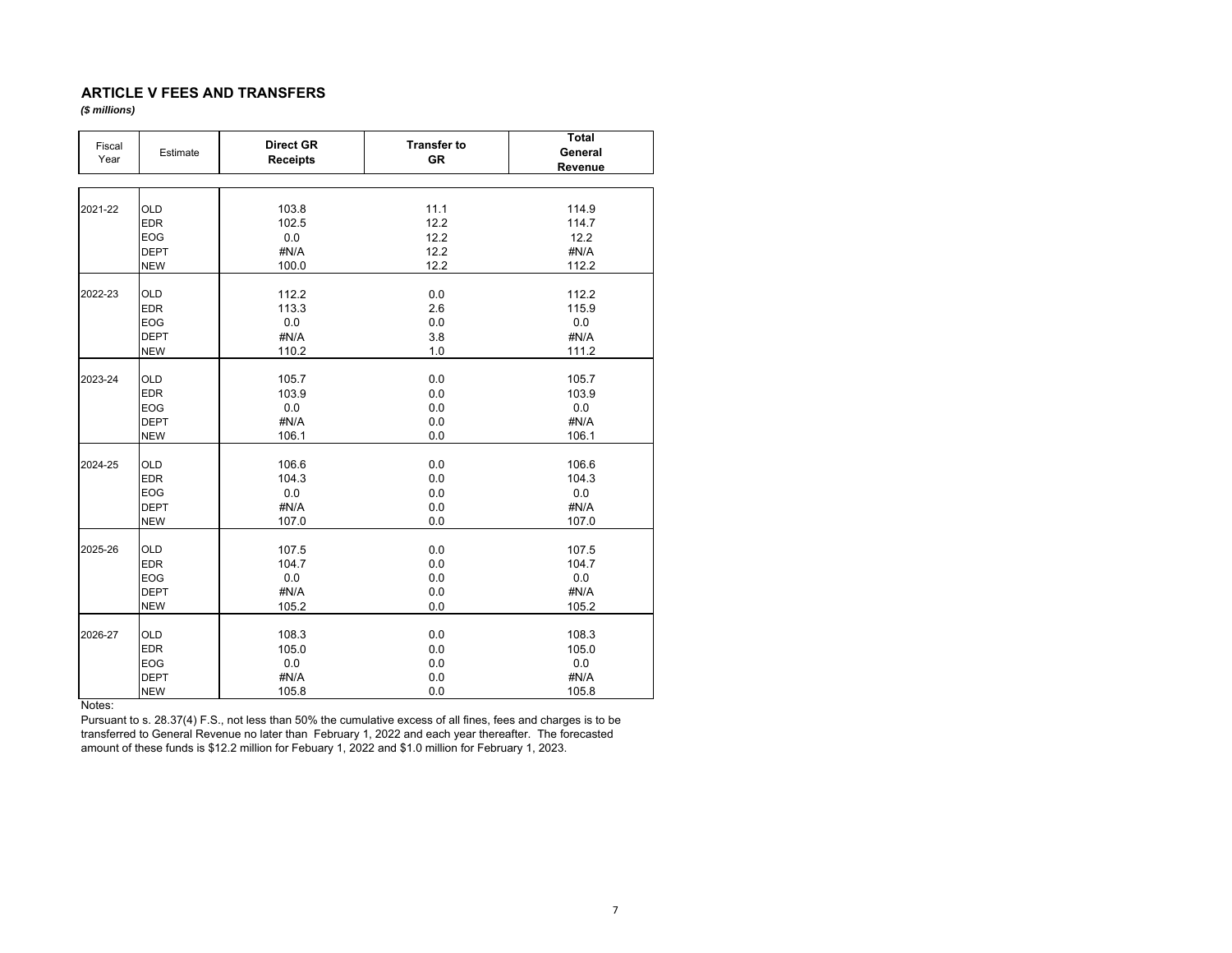# **Crosswalk of Data Set History to State Accounts History**

| <b>GR</b>          |          |                              |                                    |                       |  |  |  |  |  |
|--------------------|----------|------------------------------|------------------------------------|-----------------------|--|--|--|--|--|
| <b>Fiscal Year</b> | Data Set | Timing<br><b>Adjustments</b> | <b>Other</b><br><b>Adjustments</b> | <b>State Accounts</b> |  |  |  |  |  |
| 2016-17            | 126.4    | 0.1                          | 0.0                                | 126.6                 |  |  |  |  |  |
| 2017-18            | 104.4    | (0.4)                        | 0.0                                | 104.0                 |  |  |  |  |  |
| 2018-19            | 110.6    | (0.5)                        | 23.2                               | 133.4                 |  |  |  |  |  |
| 2019-20            | 95.8     | (0.5)                        | 9.3                                | 104.6                 |  |  |  |  |  |
| 2020-21            | 77.4     | (0.2)                        | 0.0                                | 77.2                  |  |  |  |  |  |

**SCRTF**

| əlaif              |          |                              |                             |                       |
|--------------------|----------|------------------------------|-----------------------------|-----------------------|
| <b>Fiscal Year</b> | Data Set | Timing<br><b>Adjustments</b> | Other<br><b>Adjustments</b> | <b>State Accounts</b> |
| 2016-17            | 74.3     | (0.4)                        | 0.0                         | 73.9                  |
| 2017-18            | 75.4     | (0.4)                        | 0.0                         | 75.0                  |
| 2018-19            | 84.1     | (1.3)                        | 0.0                         | 82.7                  |
| 2019-20            | 78.4     | (0.1)                        | 0.0                         | 78.3                  |
| 2020-21            | 81.0     | (0.4)                        | 0.0                         | 80.6                  |

| Other Trust Funds  |          |                              |                                    |                       |  |  |
|--------------------|----------|------------------------------|------------------------------------|-----------------------|--|--|
| <b>Fiscal Year</b> | Data Set | Timing<br><b>Adjustments</b> | <b>Other</b><br><b>Adjustments</b> | <b>State Accounts</b> |  |  |
| 2016-17            | 31.9     | 0.1                          | 0.0                                | <b>32.0</b>           |  |  |
| 2017-18            | 30.6     | (1.0)                        | 0.0                                | 29.6                  |  |  |
| 2018-19            | 30.9     | (1.1)                        | 0.0                                | 29.7                  |  |  |
| 2019-20            | 28.7     | (0.7)                        | 0.0                                | 27.9                  |  |  |
| 2020-21            | 28.6     | (0.8)                        | 0.0                                | 27.8                  |  |  |

## Notes:

Pursuant to s. 28.37(3), F.S., certain revenues in excess of those needed to fund the combined authorized budget amount for the clerks of the court during the previous county fiscal year are transferred to General Revenue on January 25th of each year. The amount of these funds in FY 2018-19 was \$20.9 million. Added to this amount was \$3.9 million from 2008-111 fees which were retained by Hillsborough, Lee and Santa Rosa Counties.

Chapter 2018-118, L.O.F. directed that the first \$1.5 million from foreclosure filings between \$50,000 and \$250,000 be transferred to the Miami-Dade County Clerk of Court for FY 2018-19.

Pursuant to s. 28.37(3)(b)1., F.S., the cumulative excess of all fines, fees and charges in excess of \$10 million is to be transferred to General Revenue no later than February 1, 2020. The transfer amount pursuant to this section in FY 2019-20 was \$5.6 million. Added to this amount is \$3.7 million from 2008-111 fees which were retained by Hillsborough, Lee and Santa Rosa Counties.